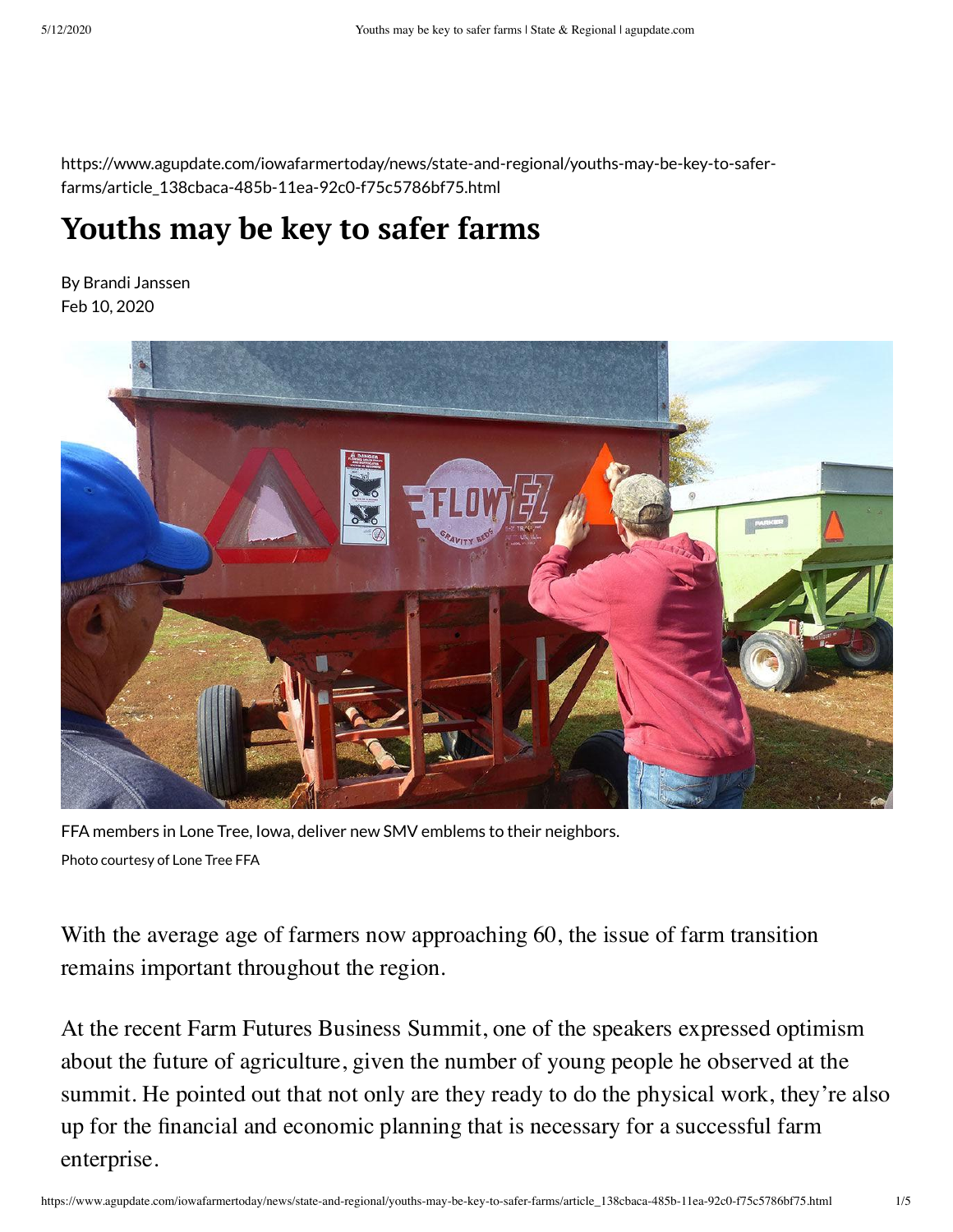

Those who work in agricultural safety and health also tend to be optimistic about the potential for future farms to be safer for workers and their families.

Growing up on a farm has been shown to be beneficial, as well as hazardous, for kids. Casper Bendixsen, director of the National Farm Medicine Center, calls this the "farm kid paradox." While those of us who grew up on farms tend to have lower rates of seasonal allergies and asthma, we also were at higher risk of injury and even death from on-farm activities.

The National Children's Center for Rural and Agricultural Health estimates a child dies on a farm every three days in the United States. Falls, injuries from machinery (especially ATVs), and drowning are all common causes of youth injury and death on farms.

Despite these risks, we also know that this generation was raised to be more attentive to "safety culture" than in the past. Seatbelts are the norm in the truck (if not on the tractor), and research has shown that young people are attentive to safety practices when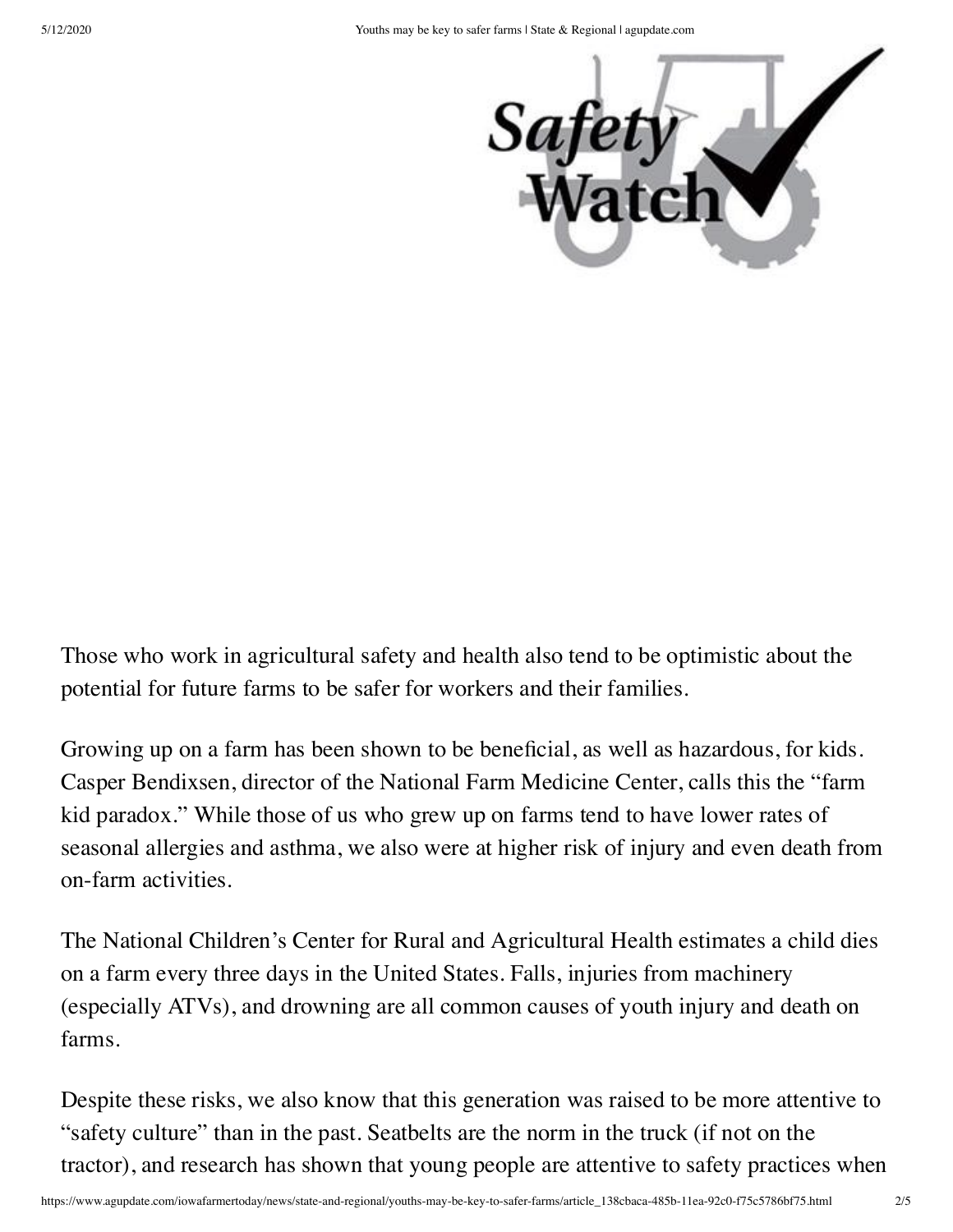handling chemicals. These data points give us some hope that in the future, agriculture will no longer be one of the most dangerous industries in the U.S.

At Iowa's Center for Agricultural Safety and Health (I-CASH), we work to engage youth in safety projects through our annual Ag Youth Grant program. Each year, we are continually impressed with the energy and creativity of our Iowa farm kids. In 2019, we awarded the Outstanding Youth Grant Award to the Delaware County Fair Society. The Fair Society worked with the Maquoketa Valley FFA chapter to plan an event hosting animal handling expert Temple Grandin. Grandin met with FFA members, as well as about 300 youths in the county, to give presentations on livestock handling and safety. The work of this group resulted in a project that had significant benefits for the entire community.

Other youth grant projects have become annual traditions. One of these is the "Stay Safe, Take a Break" project, started by Washington County 4-H. The project, which I-CASH funded for several consecutive years, involves 4-H members gathering and assembling safety and health information, bottled water and healthy snacks to deliver to farmers working during harvest. Teams of 4-H members would drive around the county looking for people out on their combines, pull into the fields to interrupt them, and give them the bags of materials.

Coordinator Amy Green said the project is a win-win for farmers and 4-Hers. The farmers take a break from the long work day and receive snacks and injury prevention tools. The 4-H members also learn new skills. They get a lesson about taking care of